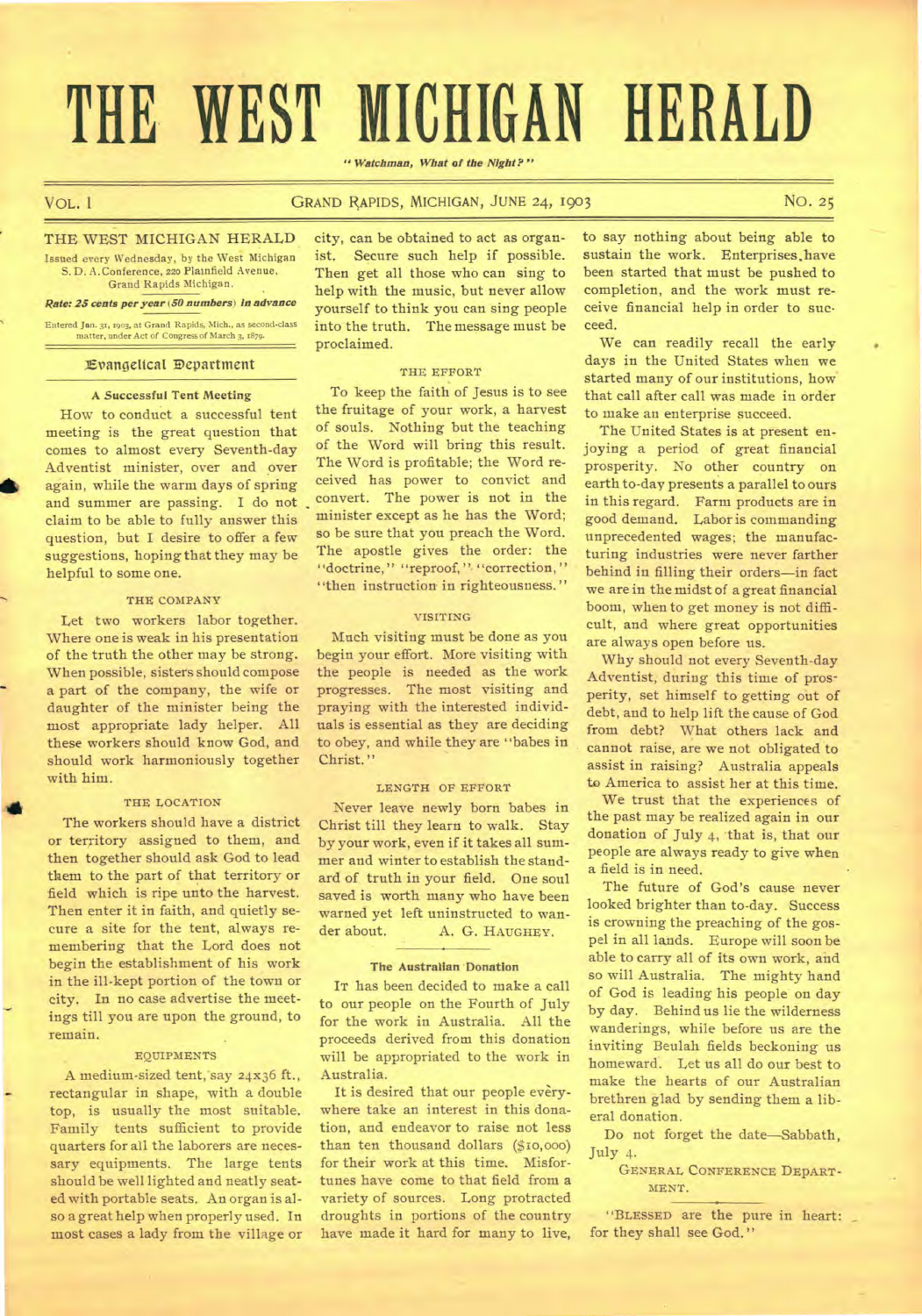## THE WEST MICHIGAN HERALD June 24, 1903

#### Ebucattonal Department

#### **Science on the End of the World**

**THIS is a question** in which all mankind has a vital interest, for all will be involved in the catastrophe when it occurs. Hence it is not strange that there should be much discussion of the subject both by religionists and scientists. But if it were not for the seriousness of the question some of the discussion would be positively amusing. Thus in a recent publication, which has quite an extensive circulation, three university professors attempt to give a scientific explanation of the means by which the final crisis will be brought about.

Prof. Albert H. Walker tells us that the "earth will be ground into pieces by the moon." He maintains that, in the course of time, "the moon will be approaching the earth, through a spiral course, instead of revolving about the earth in a connected orbit. That approach will bring the moon nearer and nearer to the earth, so that eventually it will revolve around the earth only a thousand miles away, and then only a hundred miles away, and then only one mile away, until it will reach contact with the surface of the globe, and then grind harder and harder around it, crushing mountains, and cities, and continents into atoms, and transforming the whole coherent globe, as well as its own substance, into superheated gas."

He tells us, however, that we possess no means as yet of knowing when this appalling fatality will take place, and gives us a grain of comfort by assuring us that it is a "far-distant catastrophe. "

According to Prof. Simon Newcomb, the astronomer of Johns Hopkins University, the inhabitants of the world are destined to perish from the intense heat that will be generated by the impact of a wandering star against the face of our sun. The fiery flood thus produced will be poured upon the earth, causing a universal conflagration in which every combustible thing will be consumed. Following this, gales of terrific magnitude, traveling at incon- • ceivable velocity, will destroy all vestige of the works of man and of nature. Great torrents of boiling water will fall upon the earth, and, penetrating to the basements and vaults, will scald to death the miserable remnants of humanity who have fled hither to escape the fury of the flame and the gale.

Thus will perish all things earthly. But, according to the professor, this is the normal course of evolution. The sun is dying out, and in time will sink into a state of utter exhaustion, from which it can be recovered only by such a catastrophe as described. Many ages will elapse while life is reappearing on the earth, but when it does finally come it will probably be far superior to that which was destroyed.

The astronomer of Northwestern University, Prof. G. W. Hough, takes exactly the opposite view of the destruction of the world. According to him the volume of heat poured upon the earth is slowly diminishing, and in the lapse of ages will cease altogether. Then everything will freeze up. "The last vestige of life will be obliterated by cold."

But he also allays our fears by telling us that "we are not going to freeze to death, nor are our children, nor are our children's children for a thousand generations yet to come. But the earth cannot last forever; its life must go."

We do not refer to these contradictory statements for the sake of disparaging the authors. They are all earnest and talented gentlemen whose researches have added to the world's knowledge of the stellar regions. We give them as examples of the conclusions to which men are led who come to the study of science without the aid of divine wisdom.

S. M. BUTLER.

#### **The Missionary Band**

WE have received the names of several more Bands, which we give below. We now have sixty-seven members in our Missionary Band. We are pleased to see how well our young friends are responding to the call to devote some of their time this summer to doing missionary work. We trust this number will be increased until all of our Sabbath school children are engaged in this practical missionary work. I would suggest, dear children, that when you have planted your garden, or whatever you have decided to do, that you remember that you are now working for the Lord, and do your work well. When your potatoes, onions, beets, etc., come up, do not neglect them and allow the weeds to grow but say, "I am working for the Lord now, and I must not neglect my work." The Lord tells us to be "diligent in business." He also says, "Cursed be He also says, "Cursed be he that doeth the work of the Lord negligently (marginal reading). " Let us remember these texts this summer. MRS. S. M. BUTLER.

## **Grand Rapids Band**

WHEN the matter of the Missionary Band was presented to the children of the Grand Rapids church, they all expressed themselves very enthusiastically concerning the work, and nearly all said that they would join the Band and do what they can to earn money this summer for missionary purposes. We give the names of those who have said what they will do, and hope to have more names to add to the list soon.

"I am going to have an onion patch and raise onions."

#### HAZEL FURNEY.

"I have not yet decided how I shall do it, but I expect to try my best to earn some money for missionary purposes." EMMIT HAUGHEY.

"I shall keep my eyes open for every opportunity; that is the way I expect to earn some money. "

ELSIE HAUGHEY.

"I have a pretty large piece of ground to plant to whatever I wish; and I am also going to sell *Life Boats.*  HELEN McCoLLum.

#### **Bass River Band**

BROTHER D. D. Hunt sends us the names of those who will join the Missionary Band 4t Bass River. This is the largest Band yet heard from.

Ezuba Wilson, one brood of chickens; Ezuba Wilson, one row of potatoes, ten rods long; Laura Sheffield, one brood of chickens; D. D. Hunt, two rows of potatoes, ten rods long; Flora Hunt, one row of potatoes ,ten rods long; Fred Hunt, one row of potatoes, ten rods long; Vernie Hunt, one row of potatoes, ten rods long; Lewis Thompson, one row of potatoes, ten rods long; Eber Sheffield, one row of potatoes, ten rods long; Henry Wilson, \$1.00; Nettie Wilson, 5oc; Enos Parish, 5oc; Erva Parish, 25c; Herbert Parish, 25c; Homer Parish, 25c; Orilla Allen, 25c; Rose Sheffield, 25C; Eunice Guild, 25c; Earl Judd, 25c.

"YE are the light of the world."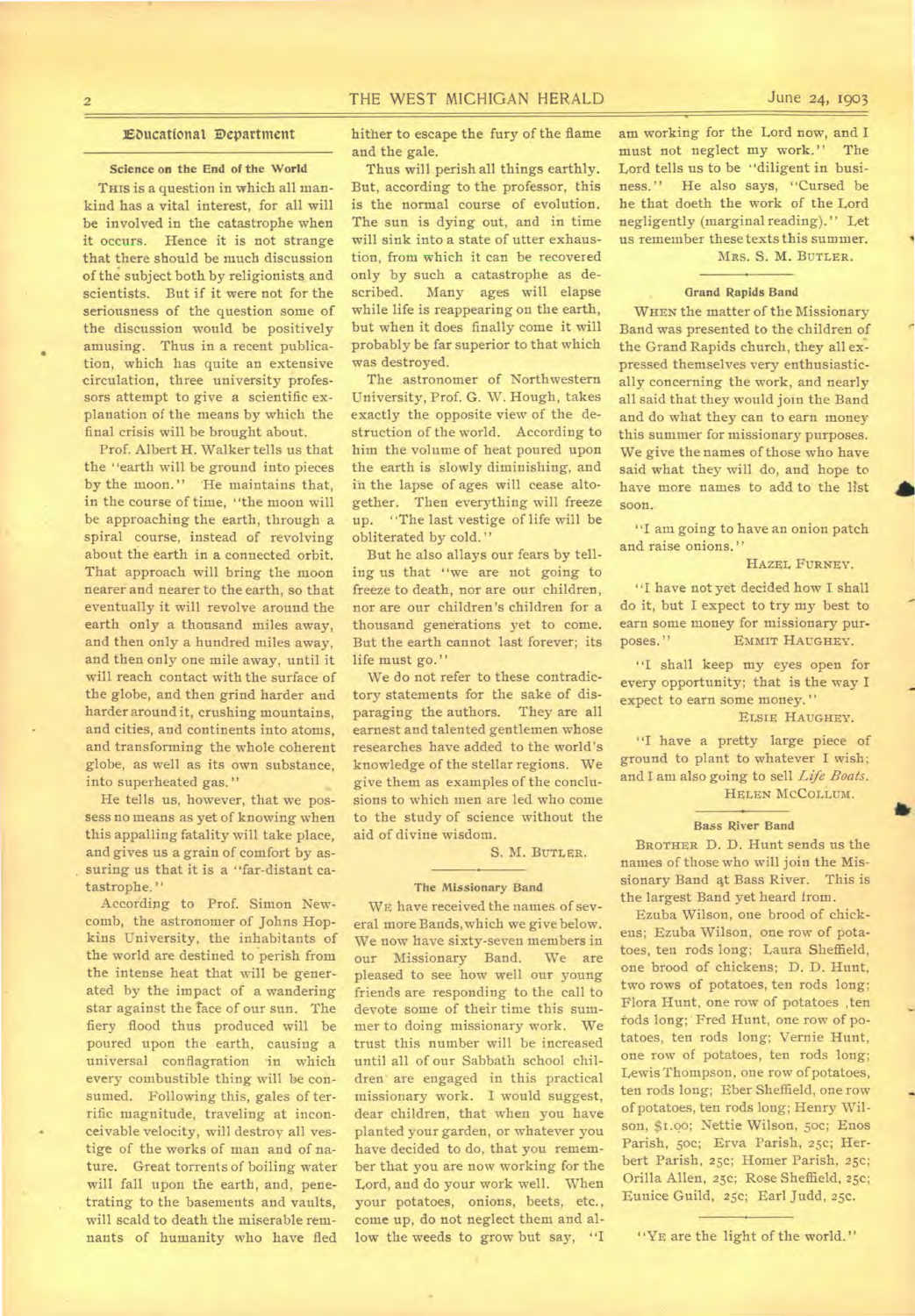#### 11SeDical Department

#### Antediluvian Vegetarians

FLESH EATING AND RACE DETERIORA- ' TION

BEFORE the flood, when men were living upon the heaven-appointed bill of fare of nuts, fruits, and grains, the average life was nearly one thousand years. After the flood flesh eating commenced, and with flesh eating began a rapid decline in the length of human life.

Noah lived nine hundred and fifty years; Shem, six hundred years; Salah, four hundred and thirty-three years; Rue, two hundred and thirtynine years; Terah, two hundred and five years; Joseph, one hundred and ten years. When we come to David's time the average age of man had been still further reduced to seventy years, and at the present time the average is forty-two years, or less than one twentieth of man's original lease of life.

Without doubt no other cause has been as potent in the reduction of the length of human life as has been consumption of the flesh of animals. It is the accumulation of animal poisons in the body of an animal that weakens its life processes.

Because Adam hearkened not to the voice of God, and did eat of the forbidden fruit, the Lord said, "Cursed is the ground for thy sake; in sorrow shalt thou eat of it all the days of thy life; thorns also and thistles shall it bring forth to thee. In the sweat of thy face shalt thou eat bread. " Gen. 3: 17, 18, 19. Can we not see scarcity, famine, drouth, and failure of the usual supply of natural foods foreshowed in these verses? The "herb of the field" is now permitted, which was the original diet of the ox, and still later, in times of greater necessity, when the flood had devastated and wrecked the earth and rendered it still more barren, and possibly destroyed many species of fruit and seed bearing plants, man was given permission to eat "every moving thing that liveth." Gen. 9: 3. This could be eaten when even herbs had failed.

#### FLESH EATING SHORTENS LIFE

God does nothing in vain, nor without wise reasons; therefore when he permitted meat to be eaten after the flood, may not another reason be because he knew that as the race would

### June 24, 1903 THE WEST MICHIGAN HERALD 3

become more and more wicked, it would be an act of mercy to shorten their lives, thereby keeping them from accumulating guilt, to be met with corresponding punishment? "After the flood, the people ate largely of animal food. God saw that the ways of man were corrupt, and that he was disposed to exalt himself proudly against his Creator, and to follow the inclination of his own heart; and he permitted that longlived race to eat animal food to shorten their sinful lives. Soon after the flood, the race began to rapidly decrease in size and in length of years." *Facts of Faith.* 

Have we not in the permission to eat flesh an illustration of the principle expressed in Eze. 20: 25? "Wherefore I gave them also statues that were not good, and judgments whereby they should not live." See also Matt. 19: 8. Many regulations not in themselves good, have been made necessary on account of sin. God will not interfere with man's free moral agency. In the beginning God gave man laws, obedience to which would have insured him life. would have insured him life.<br>Through-failure-to-live in-harmony with God's original• plan, conditions have been established unfavorable to life and health.

#### THE FUTURE IMMORTAL STATE

The prophet Isaiah gives us a picture of Eden restored, when the life of man shall be again "as the days of a tree, " and when "the wolf and the lamb shall feed together, and the lion shall eat straw like the bullock: and dust shall be the serpent's meat. They shall not' hurt nor destroy in all my holy mountain." Isa. 65: 25. "And God shall wipe away all tears from their eyes; and there shall be no more death, neither sorrow, nor crying neither shall there be any more pain, for the former things are passed<br>away." Rev. 21:4. away." Rev. 21:4.

DR. P. S. BOURDEAU.

"THE gospel and the medical missionary work are to advance together. The gospel is to be hound up with the principles of true health reform. Christianity is to be brought into the practical life. Earnest, thorough reformatory work is to be done. True Bible religion is an outflowing of the love of God for fallen man. people are to advance in straightforward lines to impress the hearts of those who are seeking for truth, who desire to act their part aright in this intensely earnest age. We are to present the principles of health reform before the people, doing all in our power to lead men and women to see the necessity of these principles, and to practice them."

#### /11Stesionarp Department

#### Time for Action

WE thank God for the foothold that he has given us in the many lands abroad. This truth is sounding out. It stirs our hearts to see the ranks move forward. Most heart-stirring of all, however, we must confess, is the array of unoccupied fields. We face obligations to-day such as never before pressed upon any people.

The Lord is coming. The world is dying before our eyes. We must show the true-hearted in every land the way of salvation from all the evil yet to come upon the earth. The visible breaking up of things has been preparing the minds of men to give attention to the advent warning. Among the millions of the East, where half the world lies in darkness, there is a growing conviction that the end of the age is at hand. A swift crusade through the waiting lands, one grand rally to plant the standard in every unoccupied field, and the work is done.

It is a time for action rather than talk. It is a frightful crime to sit at home, and thank God for blessings received, while a world is perishing unwarned. "There is a world to be saved!" The missionary who goes down into the depths of humanity's need must put his life and his all into the hand of God for service. The believer who remains to work and pray and hold the ropes at home must likewise live for but the one purpose of doing the Lord's business in the earth. Every energy of the soul and every resource on earth must be held absolutely subject to God's call. Anything less than this is treason to High Heaven at the very crisis in the great controversy. In the way in which we are facing this problem of our world-wide work today, in the response we are giving to the calls for help, we are deciding our eternal destiny. W. A. SPICER.

#### Mission Notes

A NEAT little sanitarium will soon be in operation in Kobe, Japan. A house has been secured, well adapted to our work. The Doctors Lockwood will be in charge. They will be assisted by Dr. Kumashiro—a native lady physician—and several Japanese nurses: so that they will be able to work for the Japanese even before they have acquired the language.